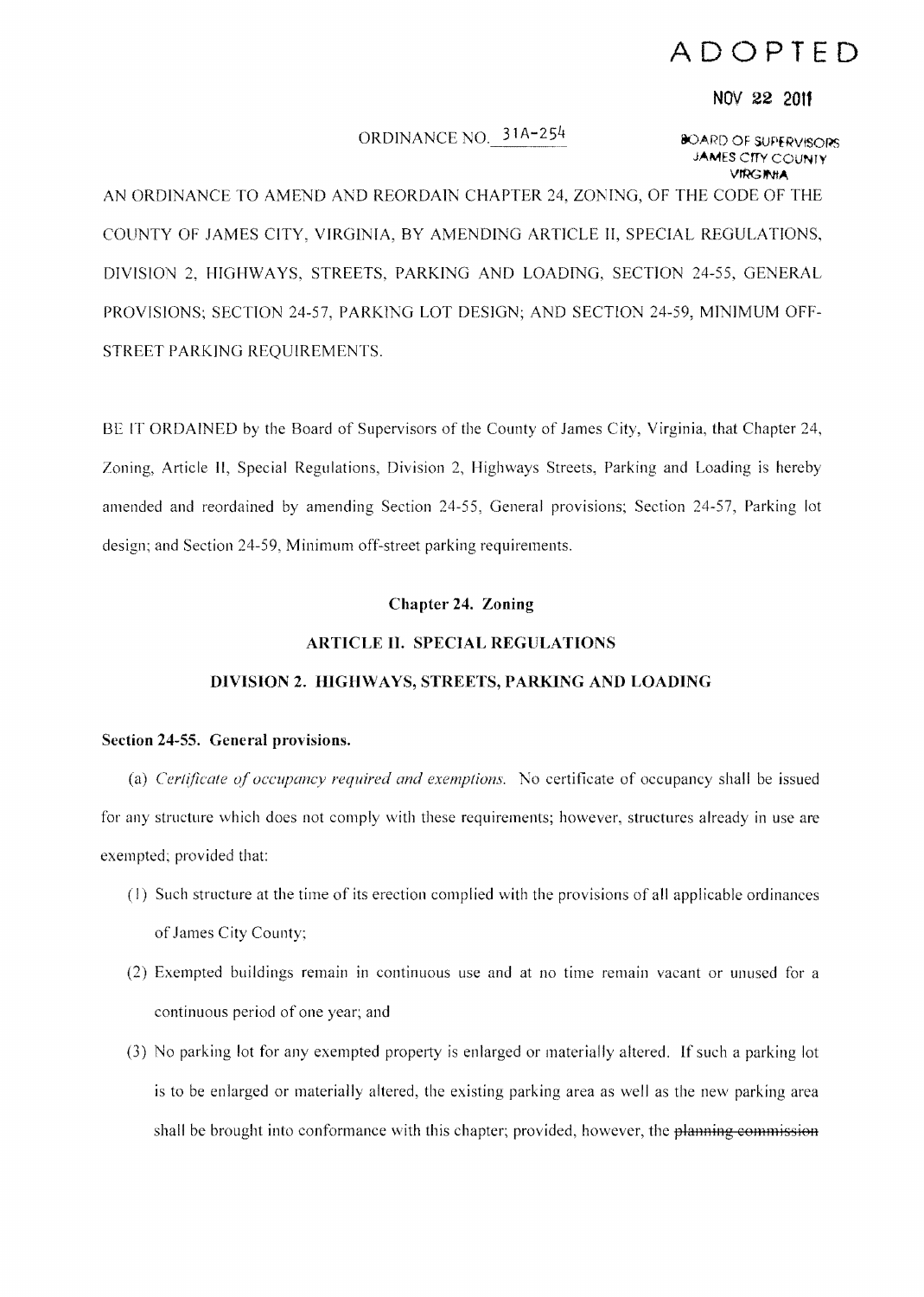*planning director* may waive the setbacks and geometric design requirements found in sections 24-57 (a), (b), and (f) as they apply to existing parking areas, upon finding that the costs of complying with these standards would impose a severe hardship or that insufficient area exists to allow such revision.

For purposes of this section, "enlarged or materially altered" shall mean expansion or change in the parking lot which either increases the number of parking spaces by more than 15 percent or reduces the landscaped areas of the parking lot by more than 15 percent. Nothing in this section is intended to prohibit paving or surfacing of parking lots, the installation of curbs or bumpers, or other improvements which do not affect the number of spaces or the areas of the site dedicated to landscaped open space.

- (b) *Location of off-street parking.*
- (1) Required otf-street parking spaces shall be located on the same lot as the structure or use to which they are accessory or on a lot adjacent thereto which has the same zoning classification or a zoning classification that would allow the use that the parking will serve. The rights of use of any such adjacent property shall be secured by ownership, easement or similar recorded covenant or agreement approved as to form and content by the county attorney, in order to assure the permanent availability of such parking.
- (2) Off-site parking spaces shall be permitted by the Development-Review Committee (DRC) *planning director* which are not located on the same property or use they serve, provided they meet the criteria specified in this section. All such parking shall be easily and safely accessible to pedestrians. The rights of use of any such property and pedestrian walkways shall be provided for by ownership, easement or similar recorded covenant or agreement, approved as to form and content by the county attorney, in order to assure the permanent availability of such parking.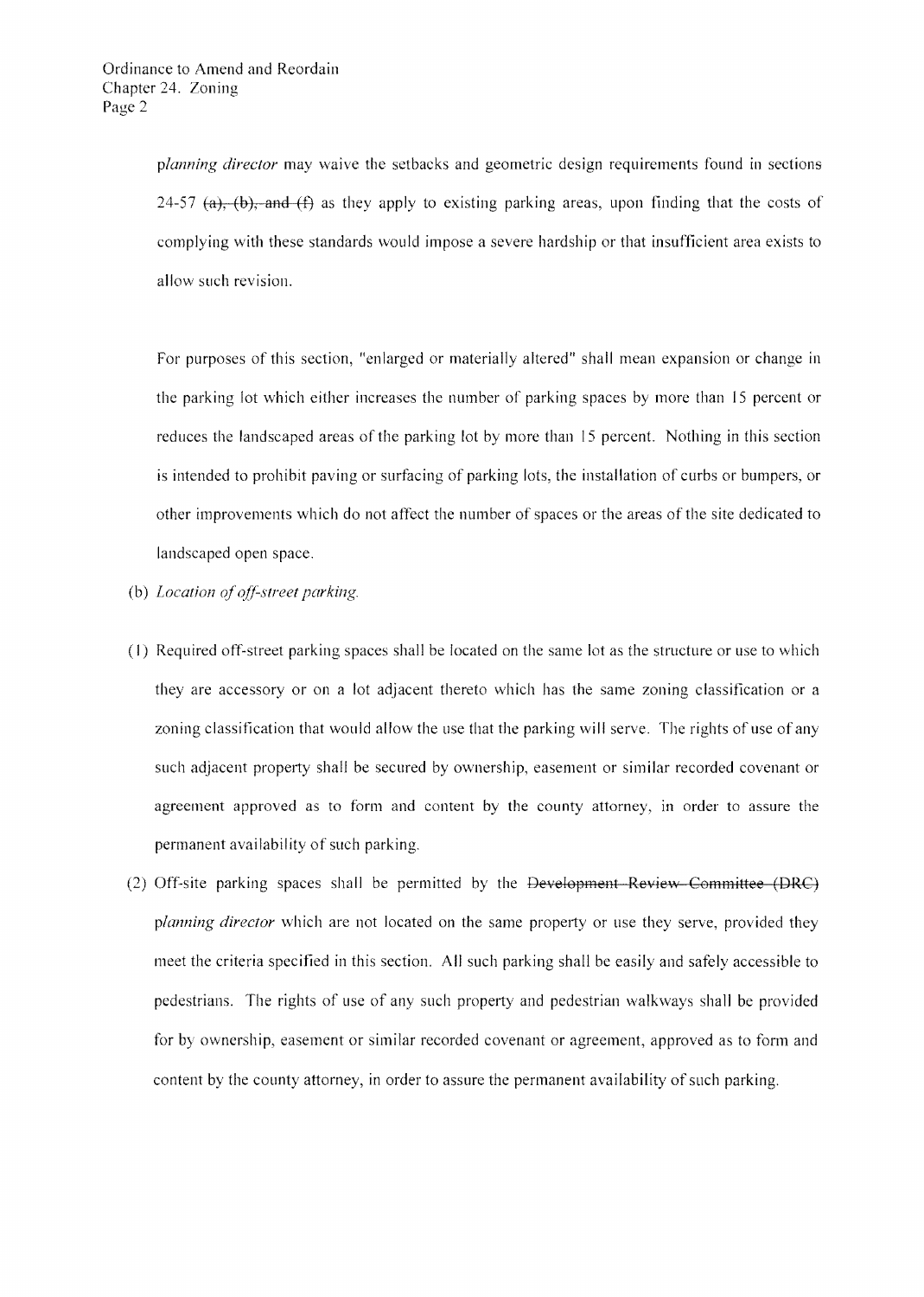- *(3) Incentive to reduce visibility ofoff-street parking. Applicants ofa development proposal that:* 
	- *a. provides off-street parking to the side or rear ofthe site only;*
	- *b. provides parking that is screened by landscaping or a building;*
	- c. *is located along an urban/suburban community character corridor as designated on the James City County Community Character Corridors Type Designation and Buffer Treatment Map; and*
	- *d. complements the design standards of the corridor or area to the satisfaction of the planning director;*

*may request the planning director to grant one of the following incentives:* 

- *a. front building setback reduction;*
- *b. front landscape area width reduction; or*
- c. *minimum parking lot landscaping requirement reduction.*

In no case shall a reduction be greater than 20 percent of the ordinance requirement.

*(c) Appeals. In the event the planning director disapproves plans of this section or recommends conditions or modifications which are unacceptable to the applicant, the applicant may appeal the decision to the development review committee who shall forward a recommendation to the planning commission.* 

# Section 24-57. Parking lot design.

Parking areas shall be arranged for functional efficiency and safety for both vehicles and pedestrians and shall be designed to be amenable to surrounding property. Parking areas, accessory or otherwise, shall comply with the following:

(a) *Dimensions of parking bays and required islands.* The parking lot shall be constructed so that spaces are grouped into bays. At the end of each bay, a landscape island of at least nine feet in width and 15 feet in length shall be built to separate the bays from each other or from traffic lanes. When the parking bays contain double rows of parking spaces, the landscape island shall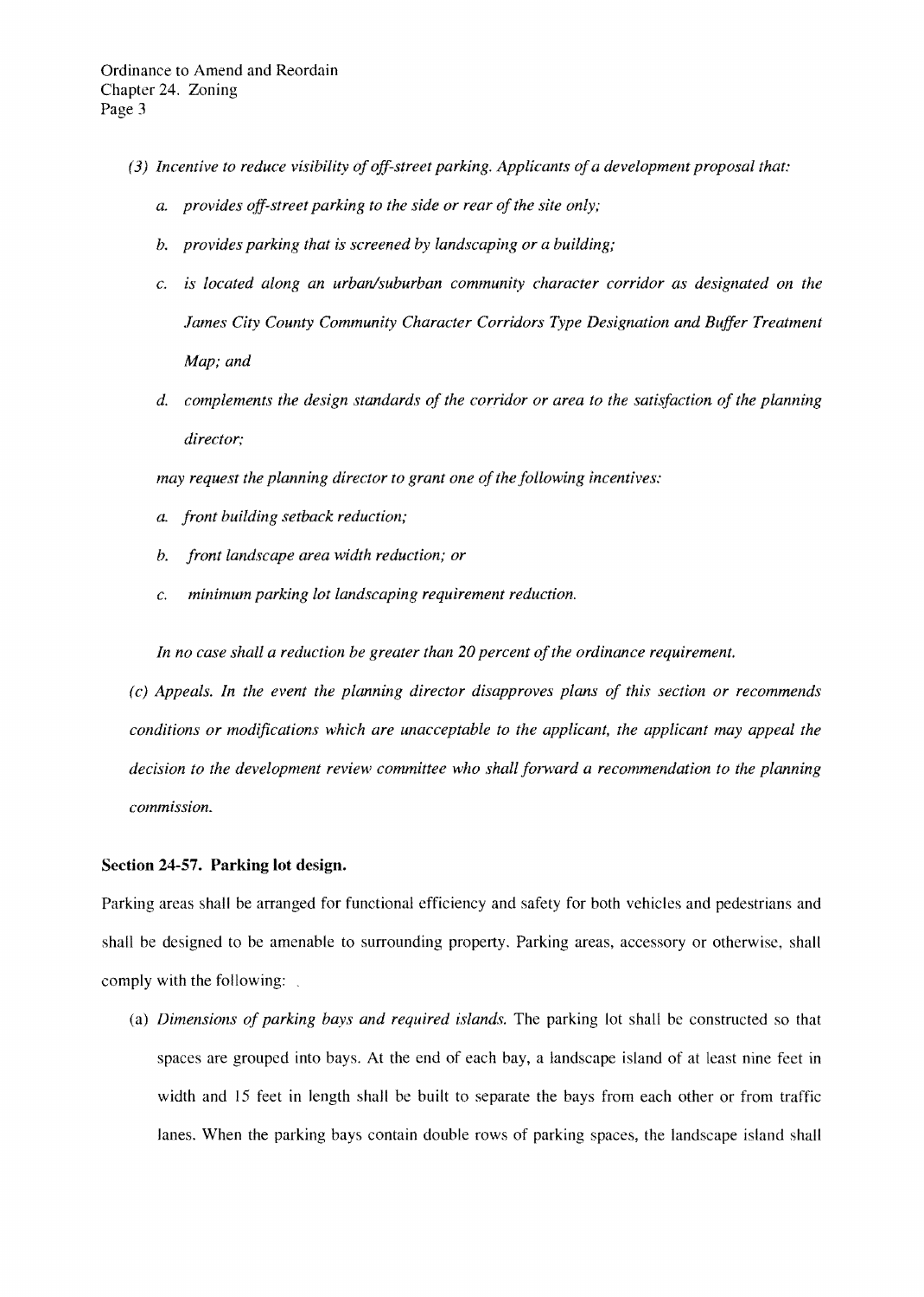be increased to nine feet in width and 30 feet in length. A parking bay may not be constructed to a length of more than  $+50,90$  feet without constructing a landscape island. The planning director may approve islands which vary from nine-foot by 15-foot or nine-foot by 30-foot rectangles in order to provide desirable geometric design features such as rounded corners and angles to facilitate maneuvering of automobile traffic. However, in no case shall the total area of an island be decreased as a result of such design change.



*Figure i-Parking Bays and Landscape Islands Dimensions* 

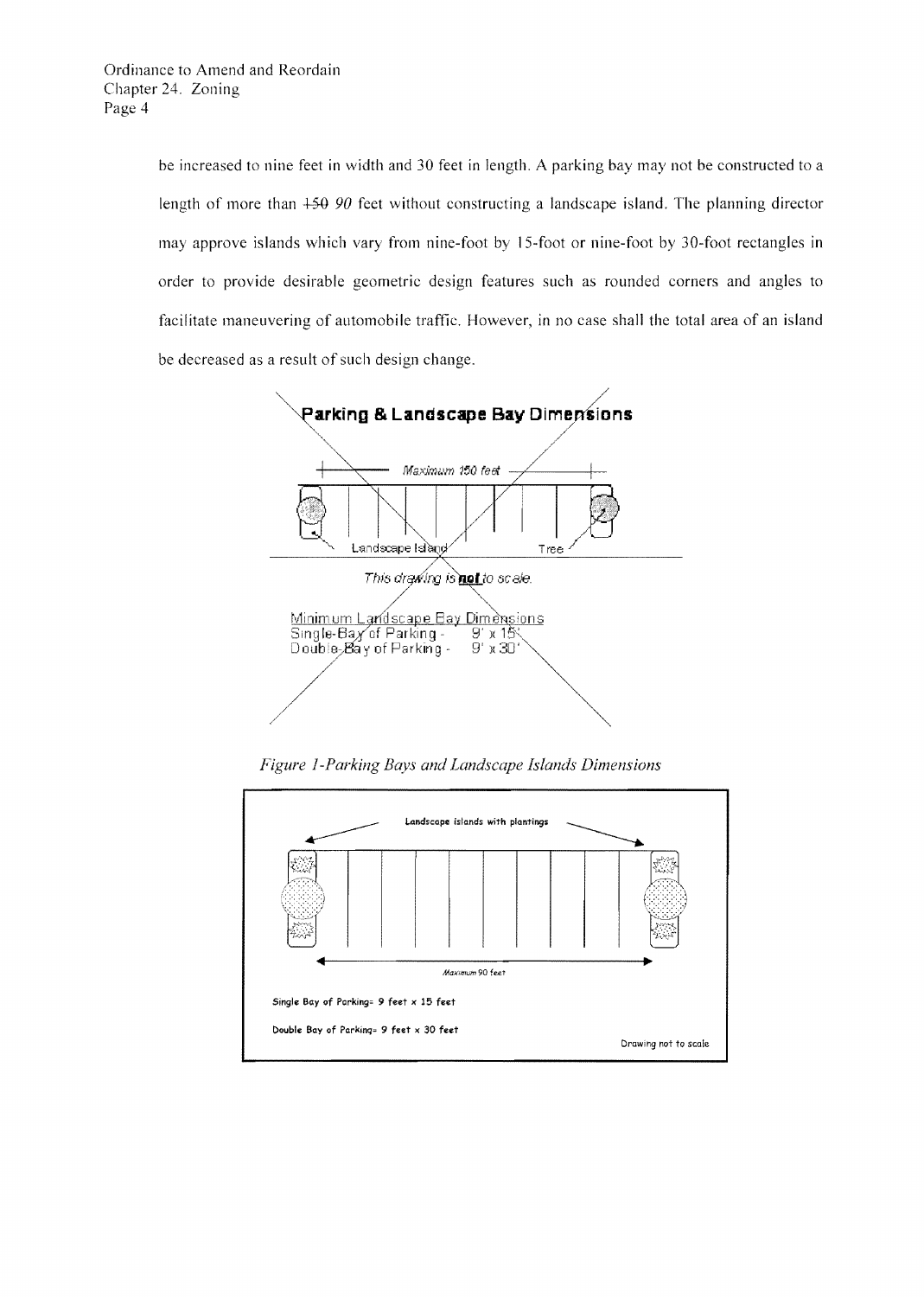(b) *Protection oflandscape areas and location ofparking areas and drive aisles.* All landscape areas contiguous to parking bays shall be protected from intrusion by vehicles by *through installation of* curbs or bumpers. Parking areas shall not be located within five feet of any building. Driveways shall not be located within five feet of any building except where vehicular access is necessary. The above-mentioned five-foot setback for parking areas and drives shall not be required for vehicle parking areas and drives (including those serving the parking area) Located underneath a building or within a parking garage.

- (c) *Required lighting.*
- (1) Adequate lighting shall be provided if the uses which are served by the parking lot will be in operation at night.
- (2) No lighting fixture shall exceed a height of 30 feet. Height of the light fixture shall be the distance from ground or finished grade level to the highest point of a lumiaary.
- (3) The lighting in parking lots shall be directed so as not to produce glare on any adjacent property or public right of way. Luminaries shall be mounted on light poles horizontally and shall be recessed fixtures with no bulb, lens or globe extending below the casing. The casing shall be opaque and shall completely surround the entire light fixture and light source in such a manner that all light will be directed downward and the light source is not visible from the side (refer to the following graphic). Plans detailing the illumination patterns (Iso footcandle diagrams) and specific design of all lighting fixtures shall be submitted for review along with the site plan.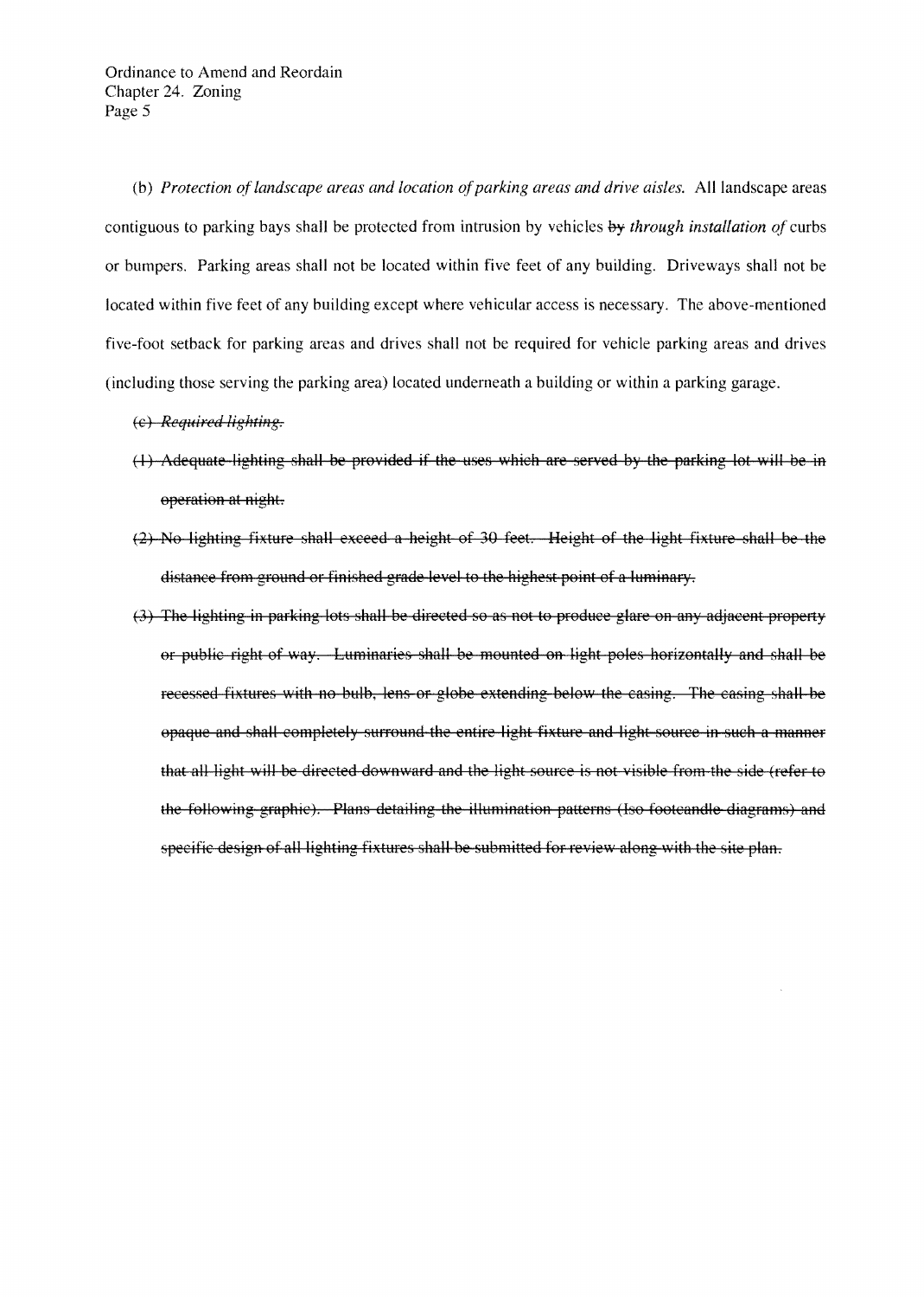

- (4) Upon application to the planning director, the applicant may request a waiver to allow for the height of the luminaries to be raised to a height in excess of 30 feet up to the height of the main structure on the property or a maximum of 60 feet above grade whichever is less. Such a waiver shall only be granted if the following conditions are met:
	- a. The horizontal distance of the luminary from any public right of way or adjacent residential or agricultural property shall be at least four times the height of the luminary.
	- b. The applicant shall demonstrate to the planning director that no glare will be shed upon adjacent properties and roadways by the placement of higher poles.

*(c) Connections to adjacent parcels. Commercial development designated as community commercial or neighborhood commercial on the Comprehensive Plan shall connect to similarly designated adjoining parcel(s) via a stub-out to the property line(s)* with the objective of providing internal vehicular and *pedestrian access between neighboring commercial parcels. The planning director may waive the connection requirement upon finding that such connection is found to be impractical or is opposed in writing by the adjacent property owner.*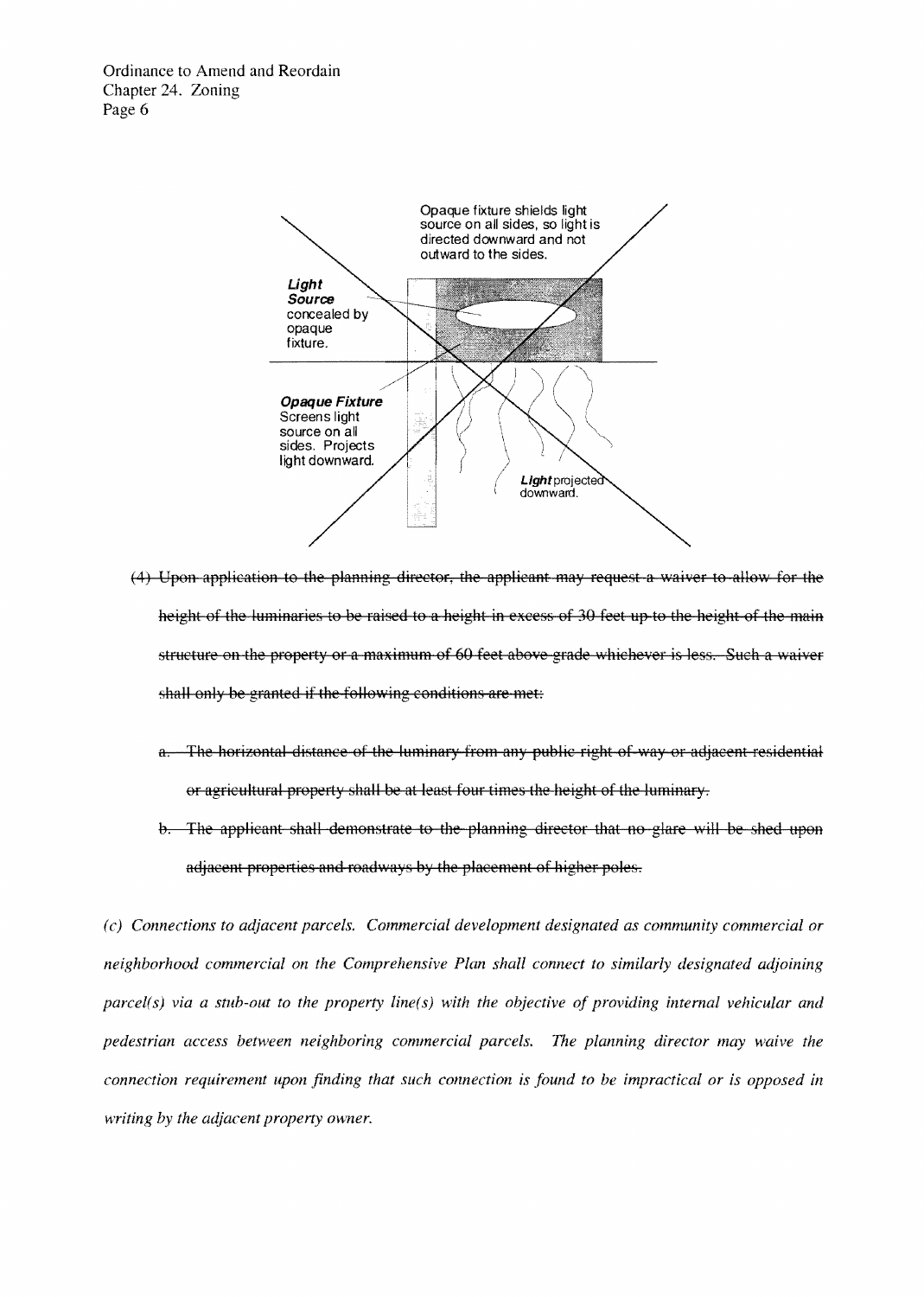### Section 24-59. Minimum off-street parking requirements.

- (a) *Residential uses.*
- (I) *Minimum number of resident parking spaces.* The minimum number of off-street parking spaces required for residential uses is provided in the following table.

| <b>Type of Residential Unit</b>                | <b>Minimum Number of Spaces Required</b> |
|------------------------------------------------|------------------------------------------|
| Single-Family Unit                             | 2                                        |
| Single-Family Unit with an accessory apartment | 3                                        |
| Townhouse Unit                                 | 2.5                                      |
| 1-Bedroom Apartment                            | 1.5                                      |
| 2 or more Bedroom Apartment                    | 2.2                                      |
| Manufactured Home                              | 2                                        |
| <b>Other Residential Units</b>                 | 1.5                                      |

Spaces in garages shall be counted towards the required minimum number of parking spaces for each dwelling. The parking space within the garage shall be large enough to provide an adequate parking space for a full size automobile and necessary space for ingress and egress out of the vehicle as determined by the zoning administrator. Building plans shall be submitted that demonstrate the adequacy of the garage(s) for accommodating parking, adequate ingress and egress out of the vehicle, and interior access to the residential unit.

(b) *Commercial uses.* Commercial and institutional uses shall be divided into various categories according to the parking demand which they generate, as follows:

*Category A - High demand.* High parking demand generators shall provide *a minimum of* one parking space per 200 square feet of retail and/or office floor area *but not more than 120 percent ofthe minimum requirement,* to include:

\* All other commercial uses not specified in Category B or C below.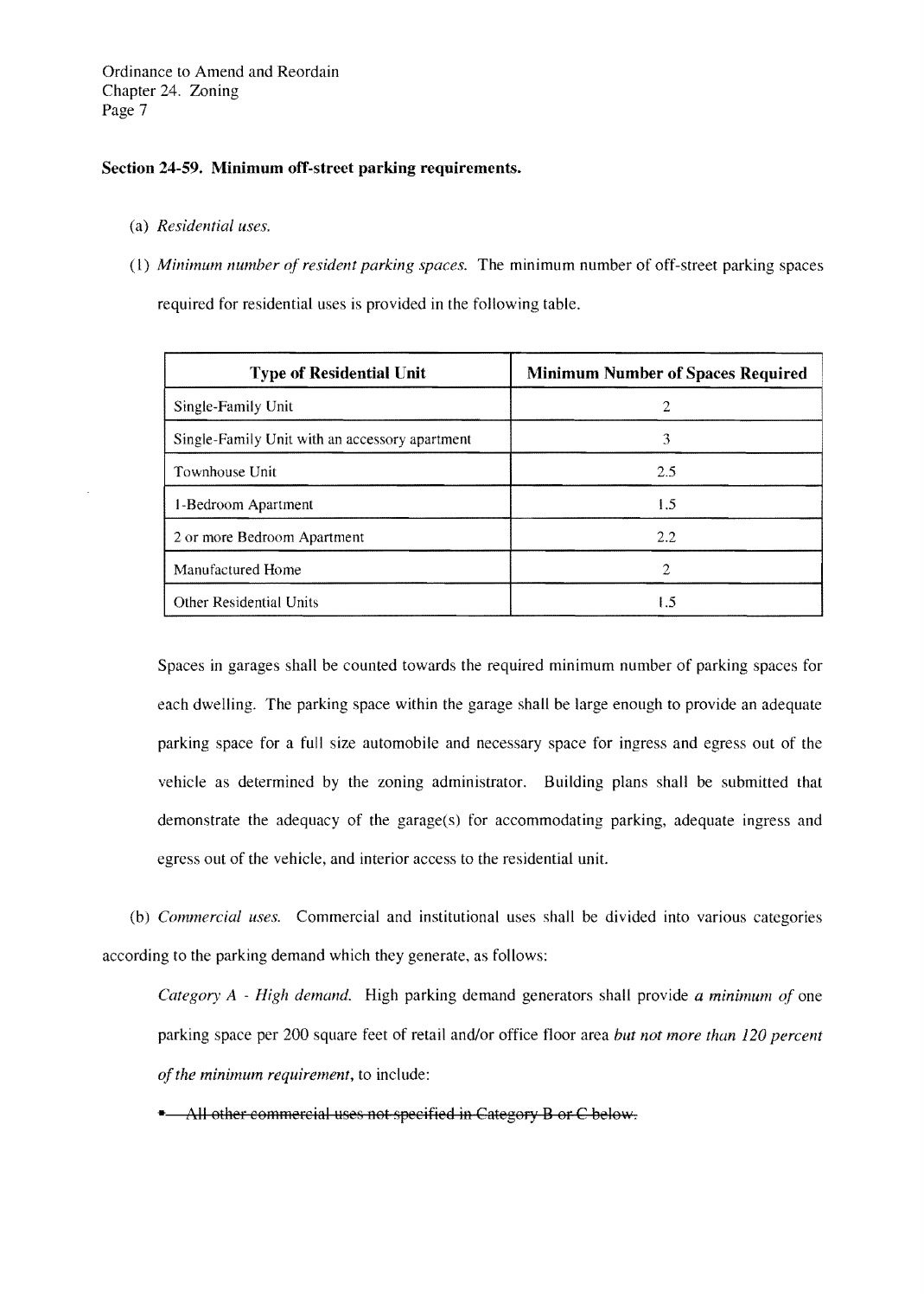#### \* Arcades.

- Dance Halls/Clubs.
- Drug stores.
- <sup>-</sup> Laundries and dry cleaners.
- **•** Libraries.
- Lodges, civic clubs, fraternal organizations, service clubs, and private clubs.
- Post offices.
- **...** Public billiard parlors and pool rooms.
- **Retail stores, general.**
- Retail food stores, bakeries and fish markets.
- . Retail and service stores, including: antiques, arts and crafts, books, candy, coin, dressmaking, duplicating services, florist, furrier, garden supply, gift shops, greeting card, handicrafts, hardware, home appliance sales and service, ice cream, jewelry sales and service, locksmith, music and records, novelty, office supply, paint, pet, picture framing, plant supply, shoe, sporting goods, stamp, tailor, tobacco and pipes, toys, travel bureau, upholstery, wearing apparel, and yard goods.
- $Convenience stores$
- *Liquor stores*
- *Truck stops*

*Category B* - *Moderate demand.* Moderate parking demand generators shall provide *a minimum of* one parking space per 250 square feet of retail and/or office floor area *but not more than 120 percent of the minimum requirement, to include:* 

- $Arcades.$
- *All other commercial uses not specified in Category A or* C.
- Banks and *other* financial institutions.
- Corporate, Business, *governmental* and professional offices.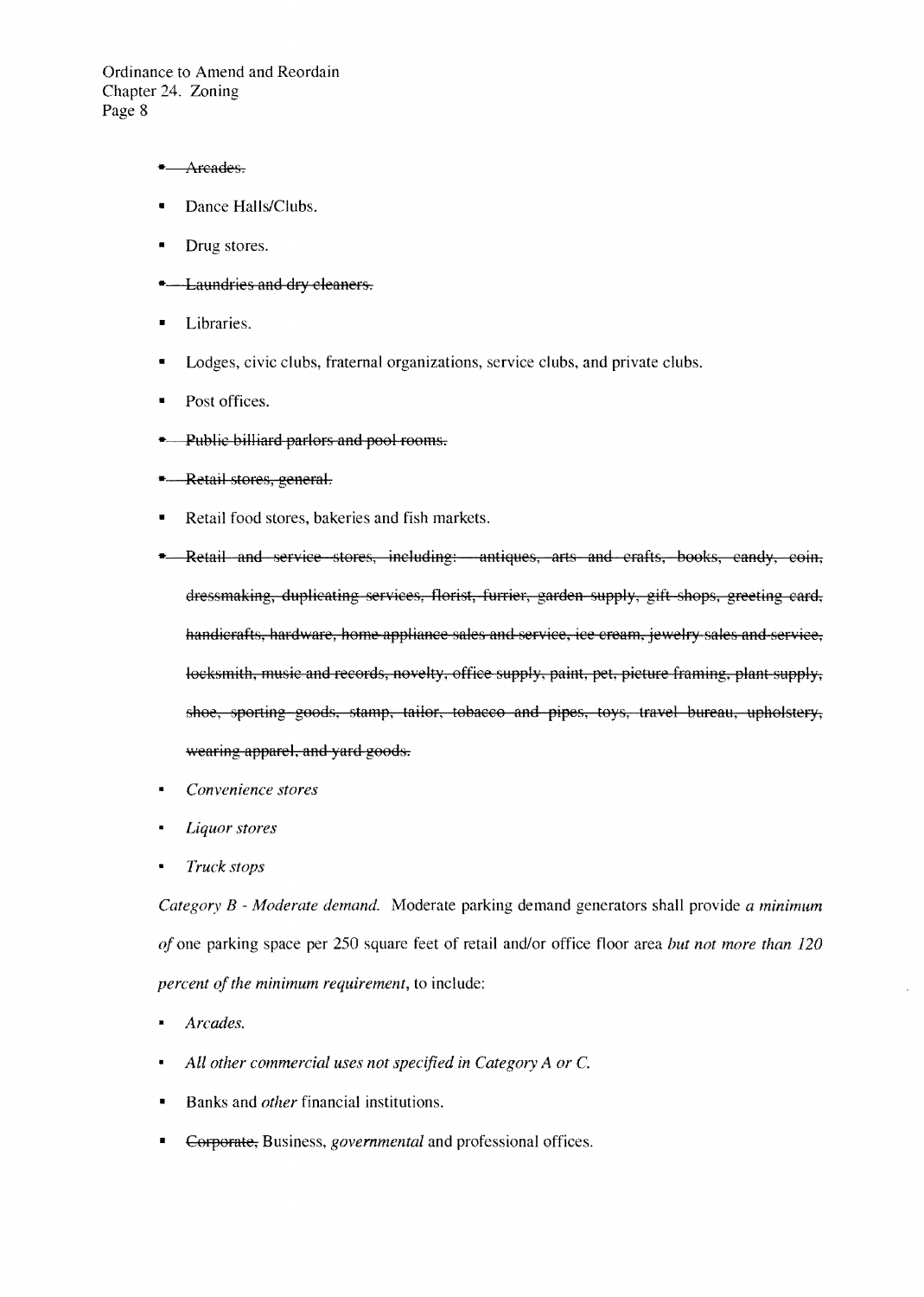- *Laundries and dry cleaners.*   $\blacksquare$
- Lumber and building supply.
- Machinery sales and service.
- Photography. studios and sales and artist and sculptor *stores and* studios.
- Plumbing and electrical supply.
- *Billiard parlors and pool rooms.*
- *Retail and service stores, including the following stores: appliances, books, cabinets. cameras, candy, carpet, coin. department, dressrnaking, electronics, florist, furniture, furrier, garden supply, gift, greeting cards, handicrafts, hardware, home appliance, health and beauty aids, ice cream, jewelry, locksmith, music, office supply, optical goods, paint, pet, photography, picture framing, plant supply, secretarial services, shoes, sporting goods, stamps, tailor, tobacco and pipes, toys, travel agencies, upholstery, variety, wearing apparel, and yard goods.*
- *Retail stores, general.*
- Tire, transmission, glass, body and fender, and other automotive product sales and service *Automobile and trailer sales and service.*

*Category* C - *Uses with unique requirements. Category* C *uses shall provide minimum parking as*  stated below but not more than 120 percent of the minimum requirement:

- (1) *Bowling alleys.* Three spaces per alley plus one space for every 200 square feet of accessory business use.
- (2) *Barber shops and beauty shops parlors.* At least three spaces plus two spaces for every barber or beautician chair.
- *(3) Furniture and carpet stores and/or show rooms.* One space for every 400 square feet of retail floor area.
- *(4) Hospitals.* Two parking spaces for every bed.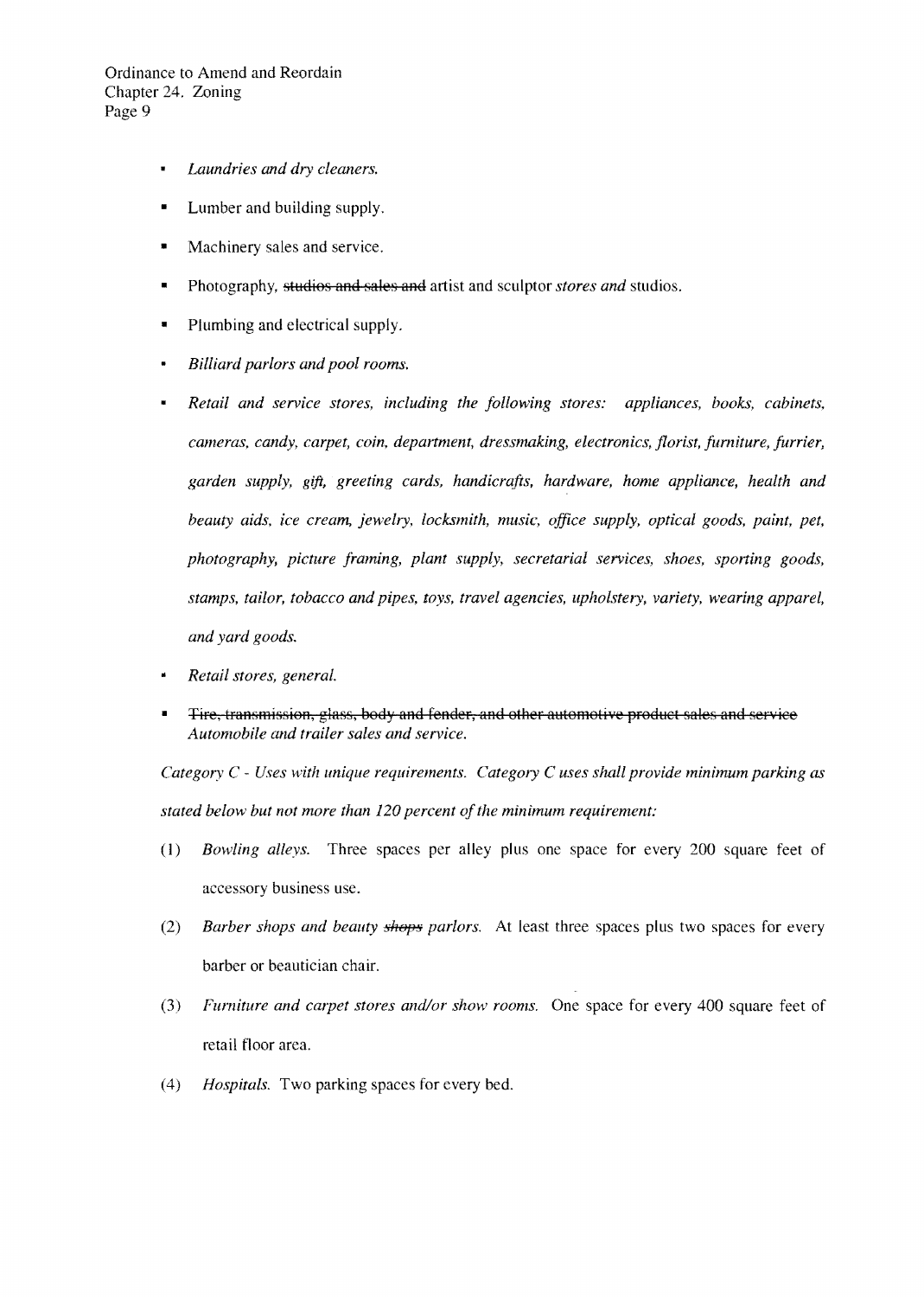- *(5) Indoor vehicular sales show rooms.* One space for every 400 square feet of retail floor area.
- *(6) Medical office/clinic (reference* (18) *below for Veterinary Hospitals).* Seven spaces per practitioner, or one space per 250 square feet, whichever is greater.
- (7) *Mini-storage warehouses.* One space per 100 units, plus two spaces per on-site caretaker residence.
- *(8) Mortuaries and funeral homes.* The applicant shall provide a rationale justifying the number of parking spaces provided. The rationale should cite commonly accepted industry standards, provide information on peak parking demands, shared parking opportunities, hours of operation, and other variables which would influence the number of parking spaces provided on-site. The planning director shall review and approve the number of parking spaces provided prior to final site plan approval.
- *(9) Motels, hotels, and tourist homes.* One space per rental unit plus four parking spaces for every 50 rental units plus one space per five persons to the maximum capacity of each public meeting and/or banquet room. Accessory uses (restaurants, bars, etc.) shall provide the number of parking spaces required for those uses individually.
- (10) *Nursing homes o<del>r convalescent homes</del>.* One space for every four residents, plus one parking space for each employee on the largest shift.
- *(11) Outdoor retail sales/display areas.* At least one space per 500 square feet of area.
- *(12) Outlet malls.* Five spaces per 1,000 square feet of retail floor area. For the purposes of this provision, an "outlet mall" shall be defined as four or more stores which (I) are physically connected or are otherwise arranged in an integrated manner, (2) share a common parking area, and (3) the majority of the individual stores primarily sell the goods of a single manufacturer or sell returned, discontinued, overstock, and/or similar goods.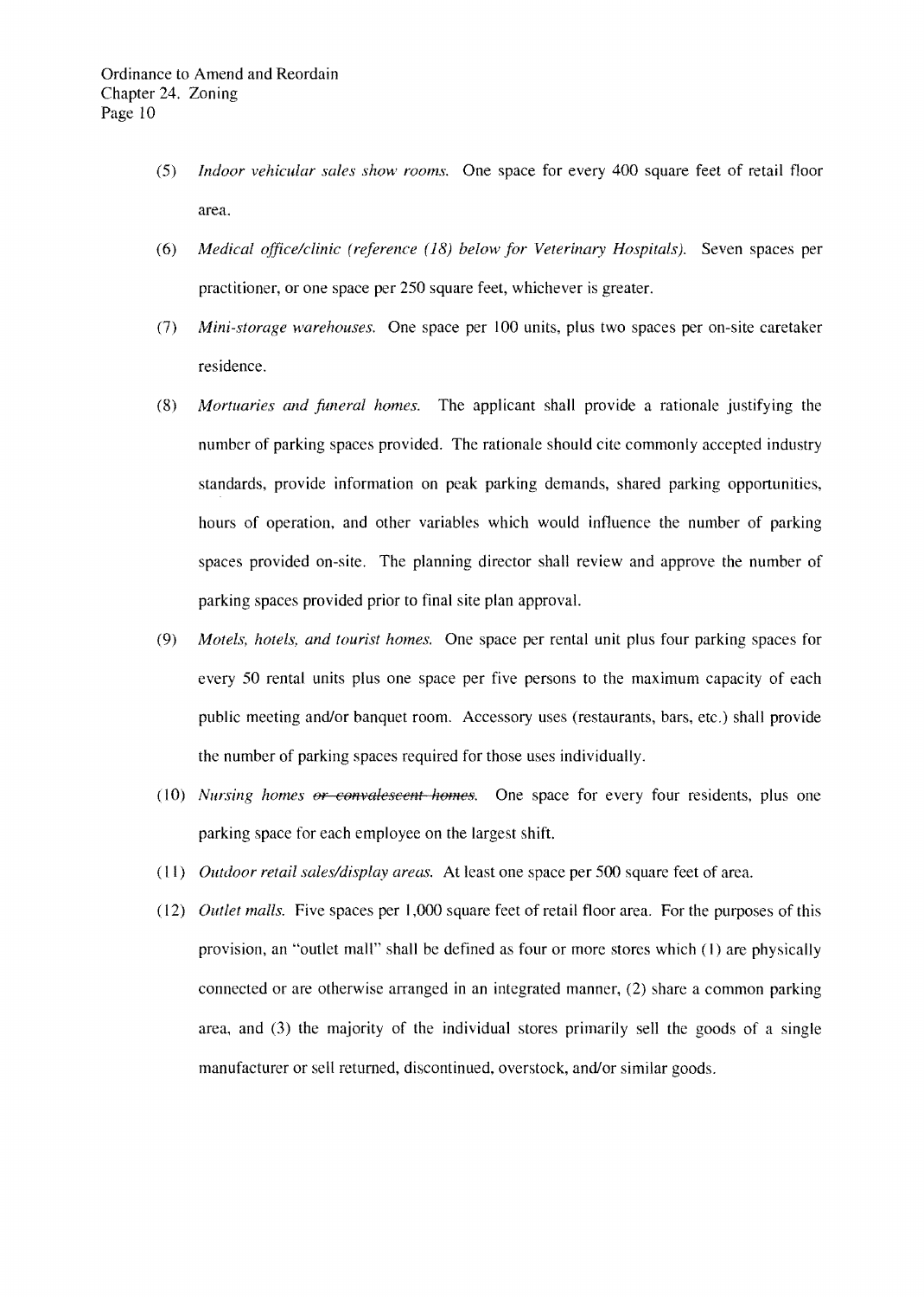*(13) Planned shopping centers, excluding outlet malis,* with four or more stores using a common parking lot, shall provide parking spaces according to the following schedule:

| Total Retail Floor Area per<br>1,000 square feet | Number of Spaces<br>per 1,000 square feet |
|--------------------------------------------------|-------------------------------------------|
| 1 to $300,000$                                   |                                           |
| Over 300,000                                     | 4.5                                       |

Where a theater *or other place of public assembly* is proposed **in** conjunction with any shopping center which contains at least 60,000 square feet of retail floor area, the number of parking spaces required for the theater may be reduced by 25 percent of what would have been required under subsection (17) below.

- *(14) Recreation facilities.* For recreation facilities not listed herein, the applicant shall provide a rationale justifying the number of parking spaces provided. The rationale should cite commonly accepted national park and recreation standards, provide information on peak parking demands, shared parking opportunities, hours of operation, and other variables which would influence the number of parking spaces provided on-site. The planning director shall review and approve the number of parking spaces provided prior to final site plan approval.
- *(15) Rental of rooms.* Rental of rooms to a maximum of three rooms shall provide off-street parking totaling one more parking space than the total number of rooms to be rented.
- *(16) Restaurants.* One space for every four seats based upon the maximum seating capacity allowed.
- (17) *Theaters, auditoriums, and Places of public assembly including houses of worship and public meeting halls.* One parking space per five seats based upon the planned seating capacity. For uses with bench seating, each 24 inches of bench shall be counted as one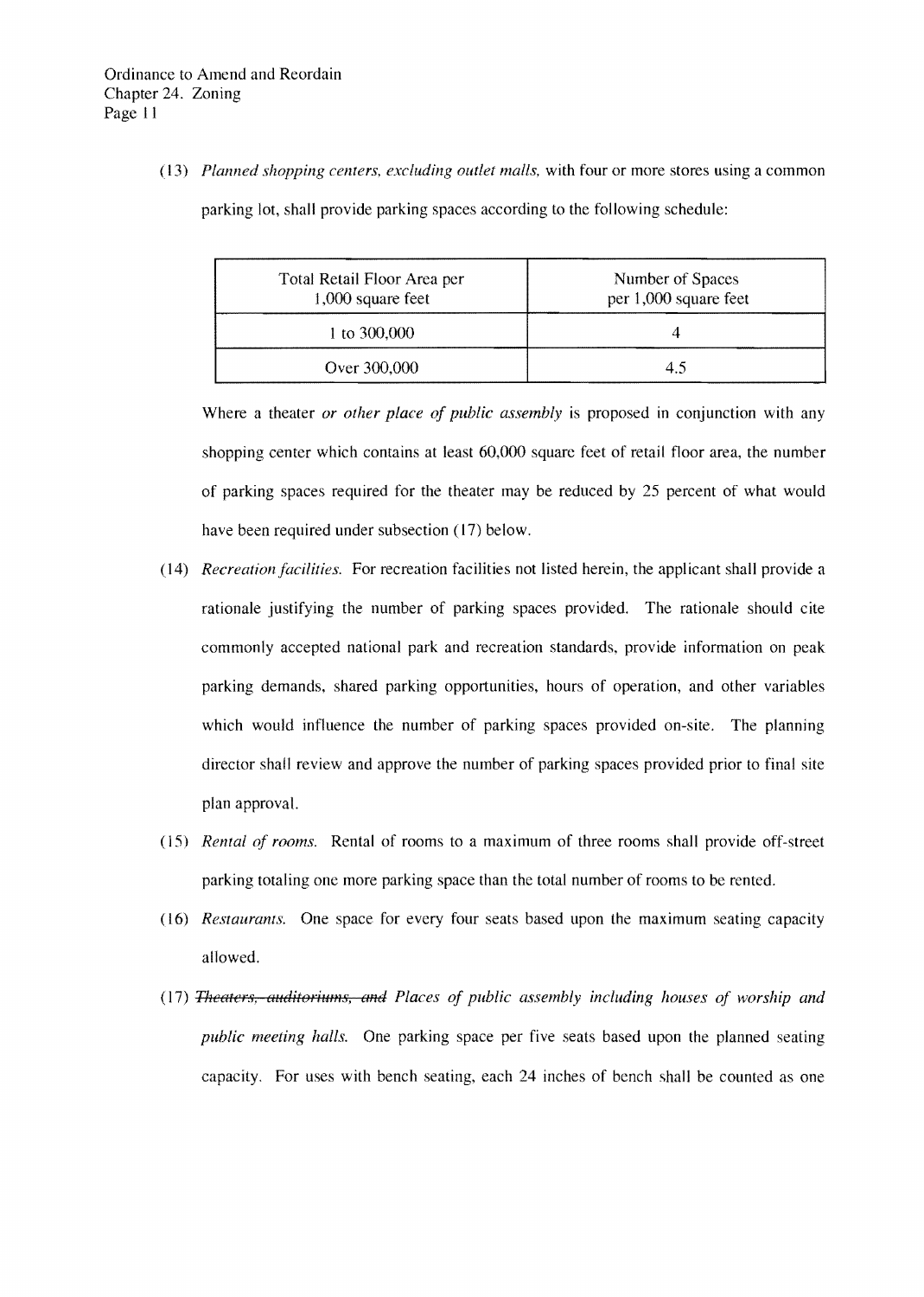seat. In calculating the number of seats, all resulting fractions shall be rounded up to the nearest whole number.

*(18) Veterinary hospitals.* Three spaces per examination or treatment room, plus one space per employee on the largest shift.

(c) *Industrial uses.* Industries, warehouses and wholesale establishments not selling directly to the public shall provide a minimum of one parking space per two employees on the largest shift.

(d) *All other uses* - *planning director determination.* Where the required number of parking spaces is not set forth for a particular use in the preceding subsections, where the applicant is uncertain as to final use or size of the structure or where there is no similar general type of use listed, the planning director shall determine the number of spaces to be provided.

(e) *Shared parking.* Shared use of required parking spaces may be permitted where two or more uses on the same or separate sites are able to share the same parking spaces because their parking demands occur at different times. The location of such shared parking area(s) shall also be in compliance with section 24-55 (b). Shared use of required nonresidential parking spaces is allowed if the following documentation is submitted in writing to the planning director as part of the site plan review:

- ( I) The names and addresses of the uses and of the owners or tenants that are sharing the parking;
- (2) The location and number of parking spaces that are being shared;
- (3) An analysis showing that the peak parking times of the uses occur at different times and that the parking area will be large enough for the anticipated demands of both uses; and
- (4) A legal instrument such as an easement or deed restriction that guarantees access to the parking for both uses and perpetual maintenance of the shared parking facilities. The rights of use of any such lots and pedestrian walkways shall be provided for by ownership, easement or similar recorded covenant or agreement, approved as to form and content by the county attorney, in order to assure the permanent availability of such parking.
- (f) *Mass or alternate transportation plans.*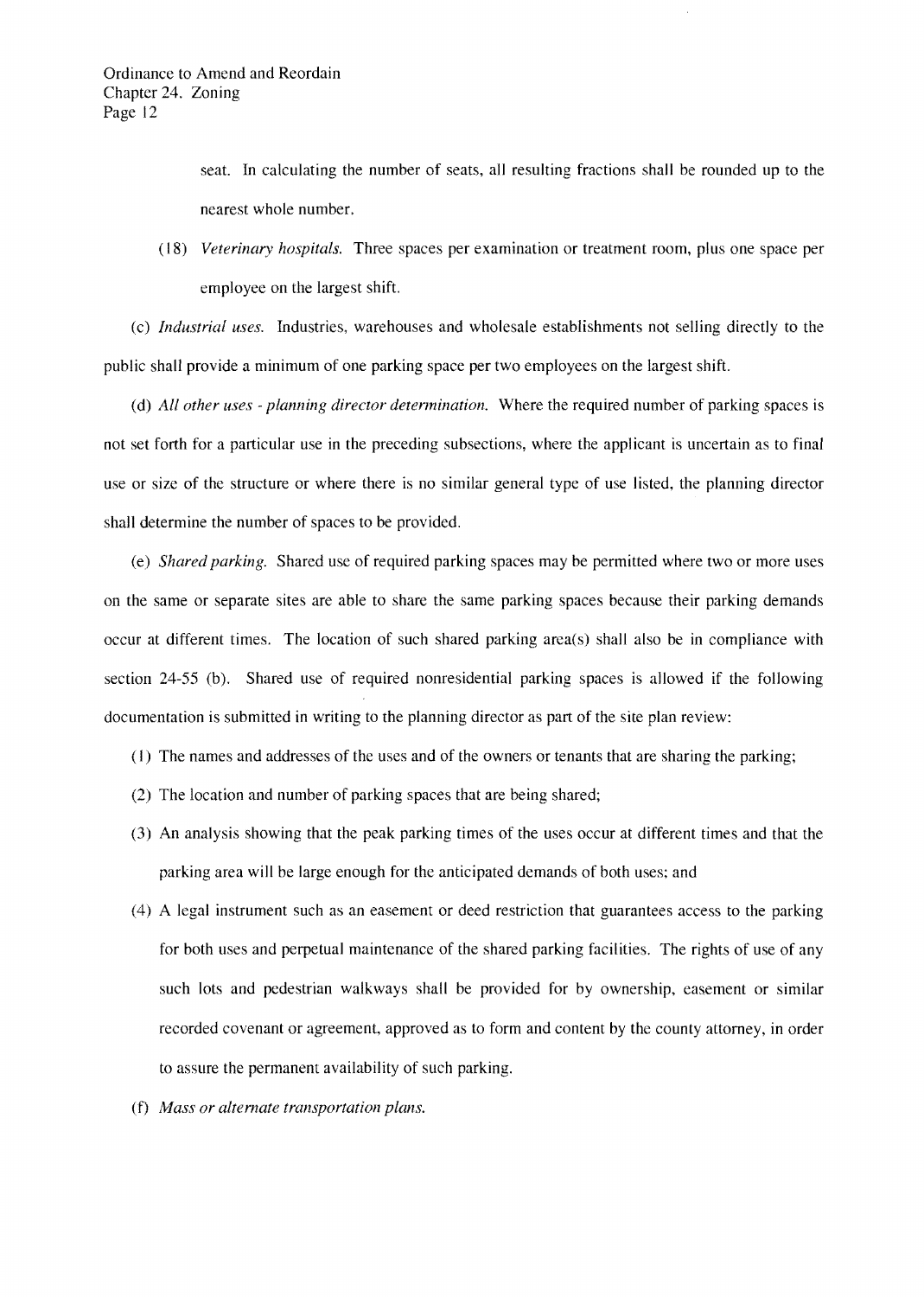(I) The minimum number of required parking spaces may be reduced upon the approval of a mass transportation or alternate transportation plan, which details arrangements for the mass or alternate transit of potential visitors to the site, including residents, employees, and customers. The plan shall also demonstrate that facilities exist or will be provided to accommodate the safe loading and unloading of mass transit passengers. A facility which provides a safe and comfortable waiting area for passengers shall also be provided.

Such plans shall be subject to the review and approval of the planning director and transit manager prior to the reduction of the number of required parking spaces.

- (2) Each lot for which the minimum number of parking spaces has been reduced shall show a reserve area sufficient in size to accommodate the number of parking spaces which were not required to be constructed.
- (3) Every approved mass transportation or alternate transportation plan shall be reviewed by the planning director and transit manager every two years. The purpose of the review is to ascertain whether the plan has the effect of significantly reducing the automobile traffic to and from the site, and whether the reduced number of parking spaces is sufficient to accommodate the automobile traffic to the site. The planning director and the transit manager shall make a determination to this effect.
- (4) In the event that the planning director and transit manager determine that an approved mass transportation plan or alternate transportation plan has not had the effect of significantly reducing automobile traffic to a site, and that the reduced number of parking spaces is not sufficient to accommodate the automobile traffic to a site, the owner shall construct the number of parking spaces necessary to meet the minimum required under this ordinance.
- $(g)$  Parking Garages. The maximum parking requirement shall not be applicable for establishments *utilizing parking garages.*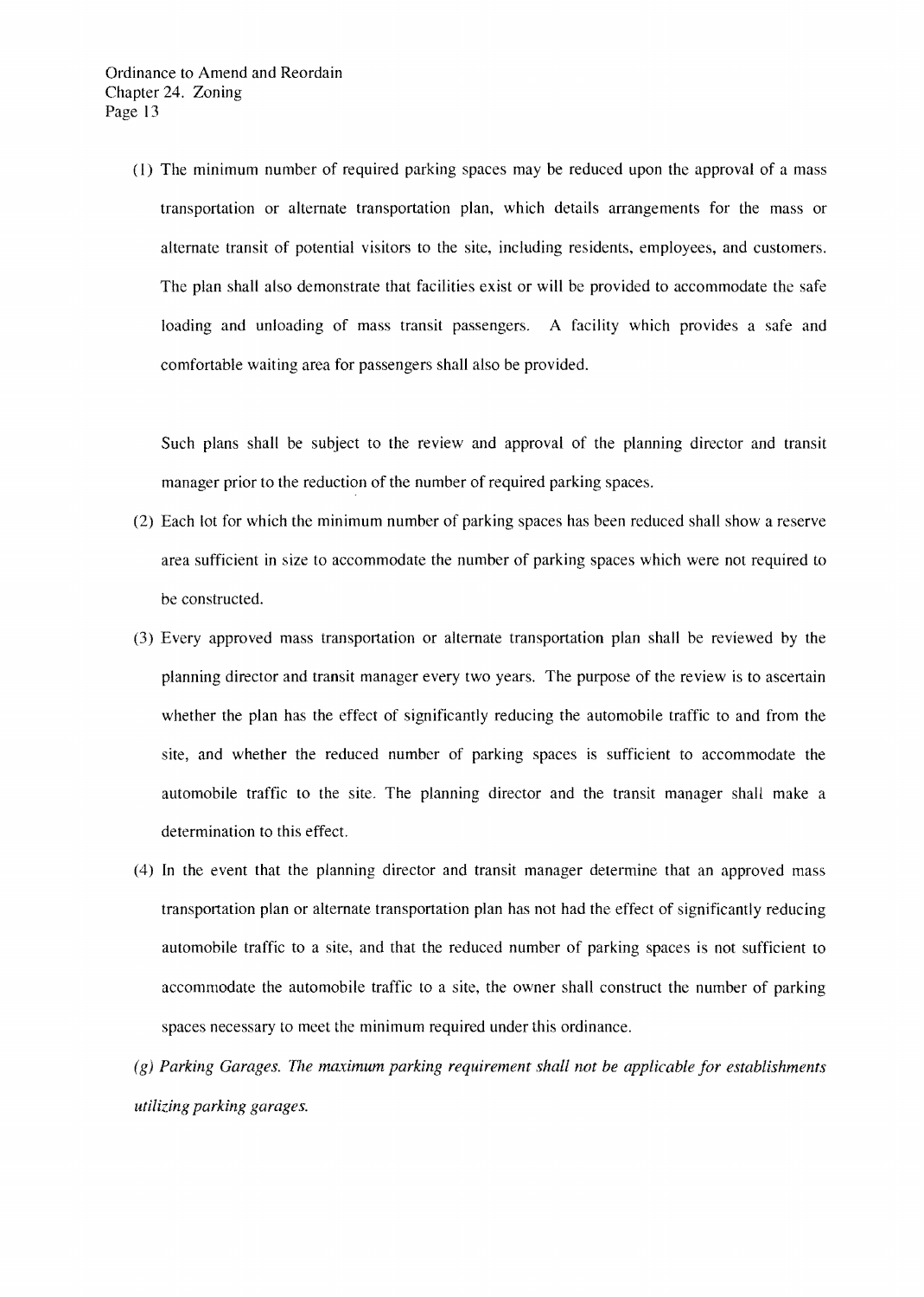- (g) (h) Appeals and waivers:
- *(1) Appeals.*  A property owner may appeal for a change of a commercial use from Category A to Category B or a less restrictive requirement within Category  $C_i$  however, the burden of proof shall be upon the applicant to show that the particular activity will not reasonably generate parking demand sufficient to justify the parking requirement of its present classification. Appeals for changes to <del>different</del> parking classifications shall be made to the *planning director* planning commission.
- *(2) Waivers.* A property owner may be granted a waiver by the planning commission planning *director* from the minimum 120 percent maximum off street parking *cap* requirements if it can be shown that due to unique circumstances a particular activity would not reasonably be expected to generate *more* parking demand sufficient to justify the *than that allowed by the maximum* parking requirement *cap.* Any waiver granted by the planning commission shall apply only to the number of spaces required and shall not allow a greater building area than would have been possible had the original parking requirement been enforced. The planning commission *planning director shall make a determination* if *the requested additional parking* is *necessary. The applicant shall demonstrate efforts toward utilizing a shared parking agreement or implementing a parking management plan to meet demand. The planning director* may place conditions upon the granting of a waiver and may require that the parking area not required upon the granting of the waiver be landscaped in addition to the minimum landscaping requirements. *In the event the planning director disapproves plans applicable to this section or recommends conditions or modifications which are unacceptable to the applicant, the applicant may appeal the decision to the development review committee who shall fonvard a recommendation to the planning commission.*